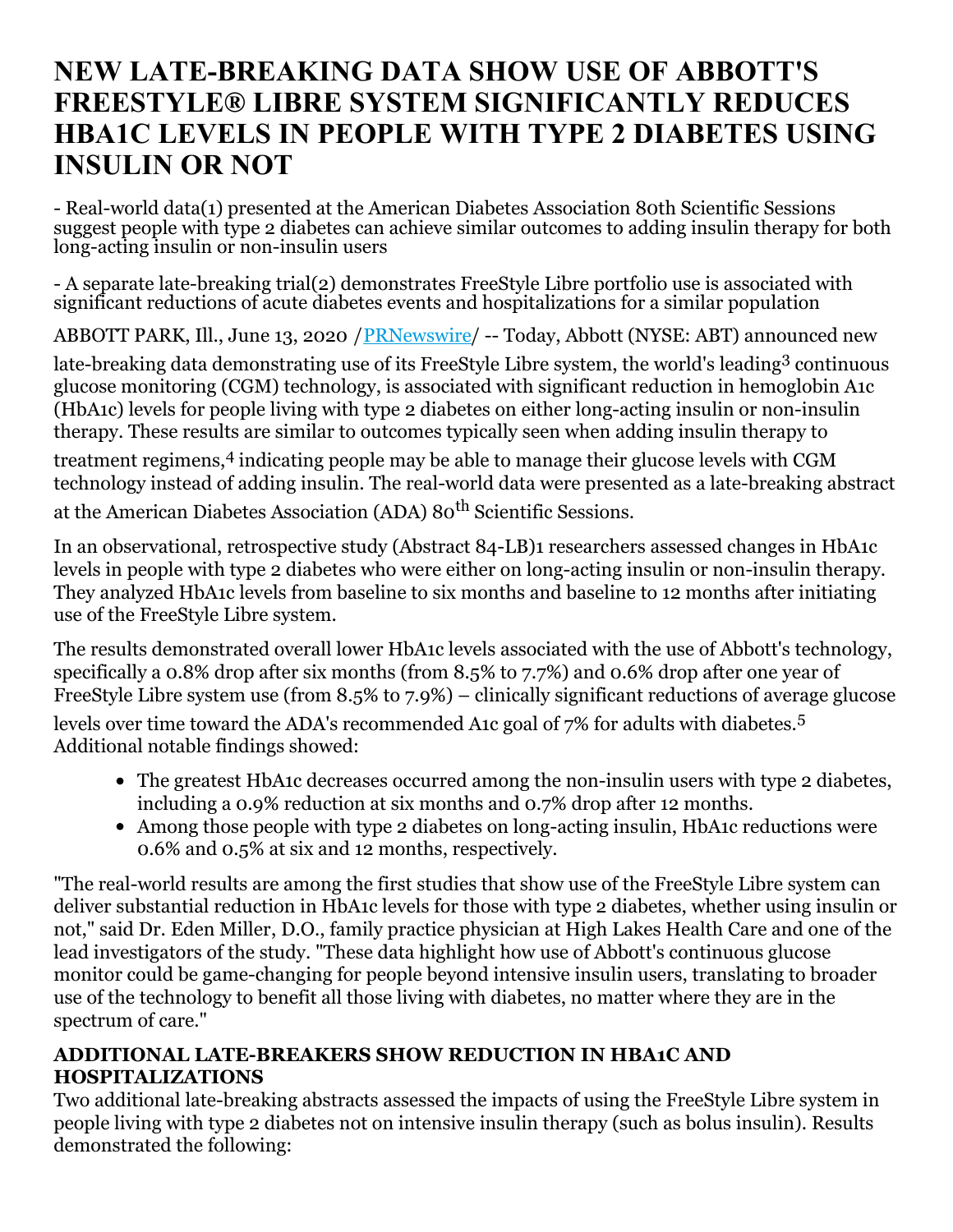- **HbA1c Reduction Associated with a FreeStyle Libre System in People with Type 2 Diabetes Not on Bolus Insulin Therapy** 6 (Abstract 78-LB): A retrospective study found that a prescription for the FreeStyle Libre system in people with type 2 diabetes not on intensive insulin who had poor glucose control was associated with a substantial decrease in HbA1c, with the greatest reduction in those with higher baseline HbA1c levels. Specifically, A1c levels decreased 0.99% after six months in those on longacting insulin and 1.56% after six months in those not on insulin. For those not using insulin, these results imply that using FreeStyle Libre technology can have a similar impact to using insulin therapy, <sup>4</sup> meaning people could use the FreeStyle Libre system to manage their glucose levels instead of adding insulin.
- **FreeStyle Libre System Use Associated with Reduction in Acute Diabetes Events and All-Cause Hospitalizations in Patients with Type 2 Diabetes Without Bolus Insulin** 2 (Abstract 85-LB): In a retrospective, observational analysis, researchers found that using the FreeStyle Libre system was associated with a sizeable reduction of 30% in acute diabetes events, or complications that can arise from diabetes, and 13% in all-cause hospitalizations among people with type 2 diabetes not on intensive insulin therapy. These late-breaking data suggest significant cost-savings associated with use of the FreeStyle Libre technology, which is priced at a third of the cost of other CGMs, 7 by lowering costly diabetes-related complications and hospitalizations.

"Over time, researchers around the world have generated unparalleled clinical and real-world evidence that reinforce the proven benefits of Abbott's glucose sensing technology," said Mahmood Kazemi, M.D., divisional vice president, global medical and scientific affairs and chief medical officer, Diabetes Care, Abbott. "These new data underscore how our wearable technology provides actionable information to deliver positive outcomes in anyone with diabetes, emphasizing the power of the FreeStyle Libre system to change countless lives among the millions of people with diabetes."

## **About the FreeStyle Libre System:**

Abbott's FreeStyle Libre technology, the #1 sensor-based glucose monitoring system used worldwide,<sup>3</sup> reads glucose levels through a sensor that can be worn on the back of the upper arm, eliminating the need for fingersticks.<sup>8</sup> The FreeStyle Libre portfolio has changed the lives of more than two million people across 50 countries <sup>9</sup> and has secured partial or full reimbursement in 36 countries, including France, Ireland, Japan, the United Kingdom, and the U.S.

# **INDICATIONS AND IMPORTANT SAFETY INFORMATION**

FreeStyle Libre and FreeStyle Libre 14 day Flash Glucose Monitoring systems are continuous glucose monitoring (CGM) devices indicated for replacing blood glucose testing and detecting trends and tracking patterns aiding in the detection of episodes of hyperglycemia and hypoglycemia, facilitating both acute and long-term therapy adjustments in persons (age 18 and older) with diabetes. The systems are intended for single patient use and require a prescription.

#### **CONTRAINDICATIONS**: Remove the sensor before MRI, CT scan, X-ray, or diathermy treatment.

**WARNINGS/LIMITATIONS**: Do not ignore symptoms that may be due to low or high blood glucose, hypoglycemic unawareness, or dehydration. Check sensor glucose readings with a blood glucose meter when Check Blood Glucose symbol appears, when symptoms do not match system readings, or when readings are suspected to be inaccurate. The system does not have alarms unless the sensor is scanned, and the system contains small parts that may be dangerous if swallowed. The system is not approved for pregnant women, persons on dialysis, or critically-ill population. Sensor placement is not approved for sites other than the back of the arm and standard precautions for